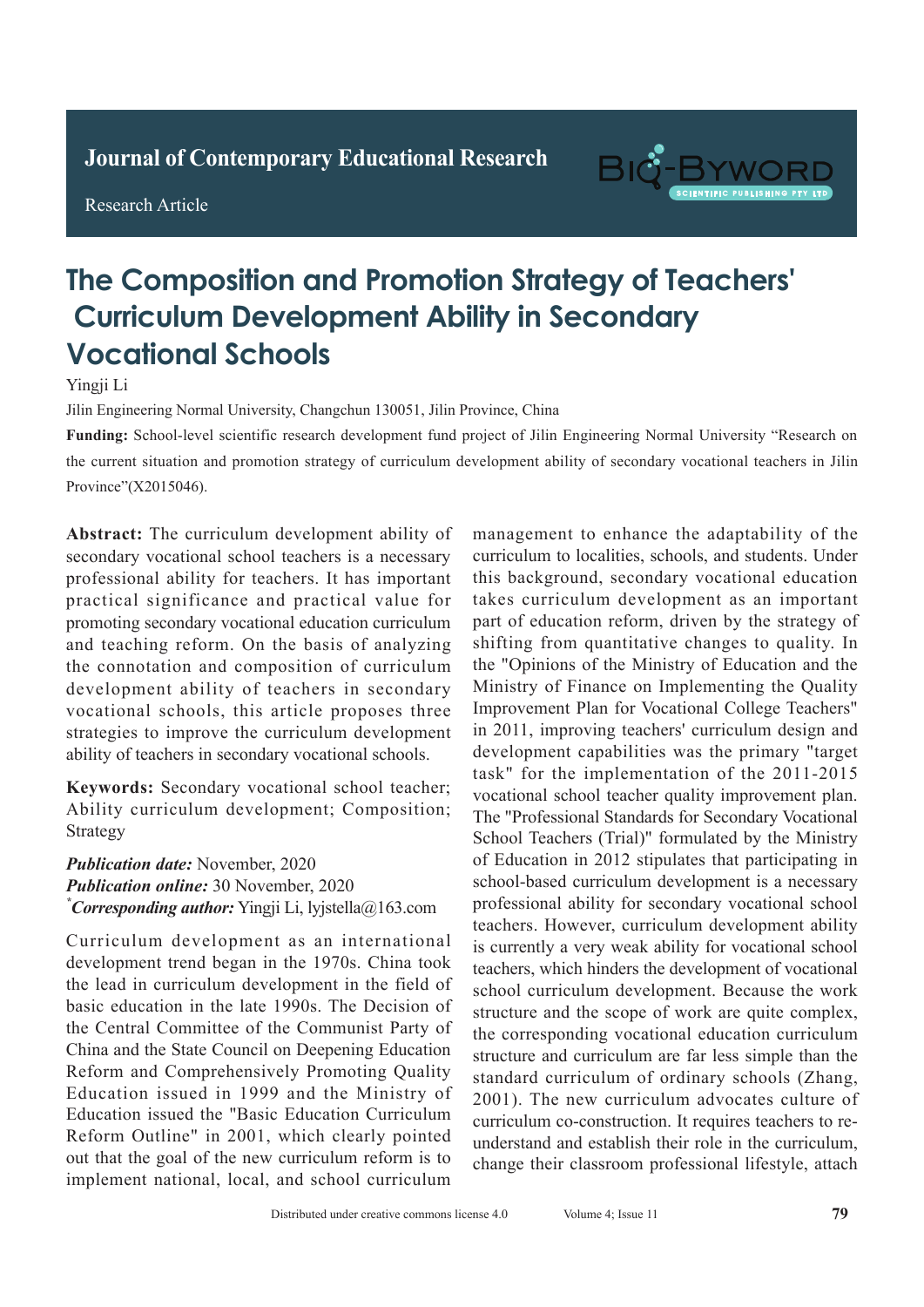importance to teachers' curriculum participation, and enhance teachers' curriculum awareness and master the ability of curriculum development through teachers' participation in school-based curriculum development (Yang & Zhou, 2002). Therefore, improving the curriculum development ability of secondary vocational school teachers has important practical significance and practical value for secondary vocational education curriculum and teaching reform under the current social background of technological progress, industrial upgrading and technological innovation.

# **1 The connotation of secondary vocational school teachers' curriculum development ability**

Regarding curriculum development capabilities, there is currently no uniform definition in the academic circle. Wu (2002) considered that curriculum development ability refers to a series of curriculum behaviors from the formulation of curriculum objectives, the design of curriculum structure, the compilation of curriculum standards, the selection and organization of curriculum materials, and the implementation and improvement of curriculum. Hua (2011) believed that curriculum development ability is based on teachers' sense of innovation, professional responsibility, and the psychological characteristics of seeking change and innovation. Teachers' own teaching experience, work experience, and social perception are used to revisit the curriculum system and curriculum. The ability to design structure and content, curriculum evaluation and teaching methods is a comprehensive manifestation of teachers' general ability (mainly in curriculum implementation) and special ability (mainly in curriculum design). Yu (2013) considered that curriculum development ability is a series of coordinated energy combinations that the subject of curriculum development needs to complete curriculum planning, curriculum design, and curriculum implementation. The above viewpoints are defined from the content, nature and procedures of curriculum development. The research object of this article is secondary vocational school teachers. As a specific group of teachers in secondary vocational schools, their curriculum development ability has its own particularity. The nature and curriculum characteristics of secondary vocational

schools stipulate the characteristics of secondary vocational school teachers' curriculum development abilities. Secondary vocational school refers to the vocational school that enrolls junior high school or primary vocational school graduates and implements secondary diploma education, including secondary professional school, technical school, vocational high school, etc. It mainly cultivates high-quality workers and secondary and junior specialized talents working in the first production line of service, technology and management. Therefore, the curriculum of secondary vocational schools has the characteristics of rapid change, strong comprehensive practicality, and distinct characteristics. Secondary vocational education curriculum is closely linked with enterprises, industries and labor market, and the application of new technology is applied to school curriculum in time. It is employmentoriented, work-oriented, reflects professional needs, and has strong practicability and it adapts to the regional economic and social development level, makes full use of the curriculum resources of local communities and schools, and forms regional and school characteristics. Vocational schools should adapt to the development of industry and technology at all times, and develop and adjust the content of curriculum timely in response to the actual needs of the vocational positions of the directly served enterprise groups (Zhang, 2010). It can be seen that the curriculum development of secondary vocational schools is initiated by the school, implemented in the school, using local resources, exchanges and cooperation with industry experts and curriculum experts outside the school, and is completed by the school teachers. Therefore, the curriculum development ability of secondary vocational school teachers refers to secondary vocational school teachers make full use of local and school resources, according to the characteristics of secondary vocational schools, to meet the employment needs of students, and to continuously carry out curriculum planning, design, construction and implementation.

## **2 The composition of secondary vocational school teachers' curriculum development ability**

Curriculum development ability is the ability to complete the task of curriculum development. Therefore, to analyze the composition of the curriculum development ability of teachers in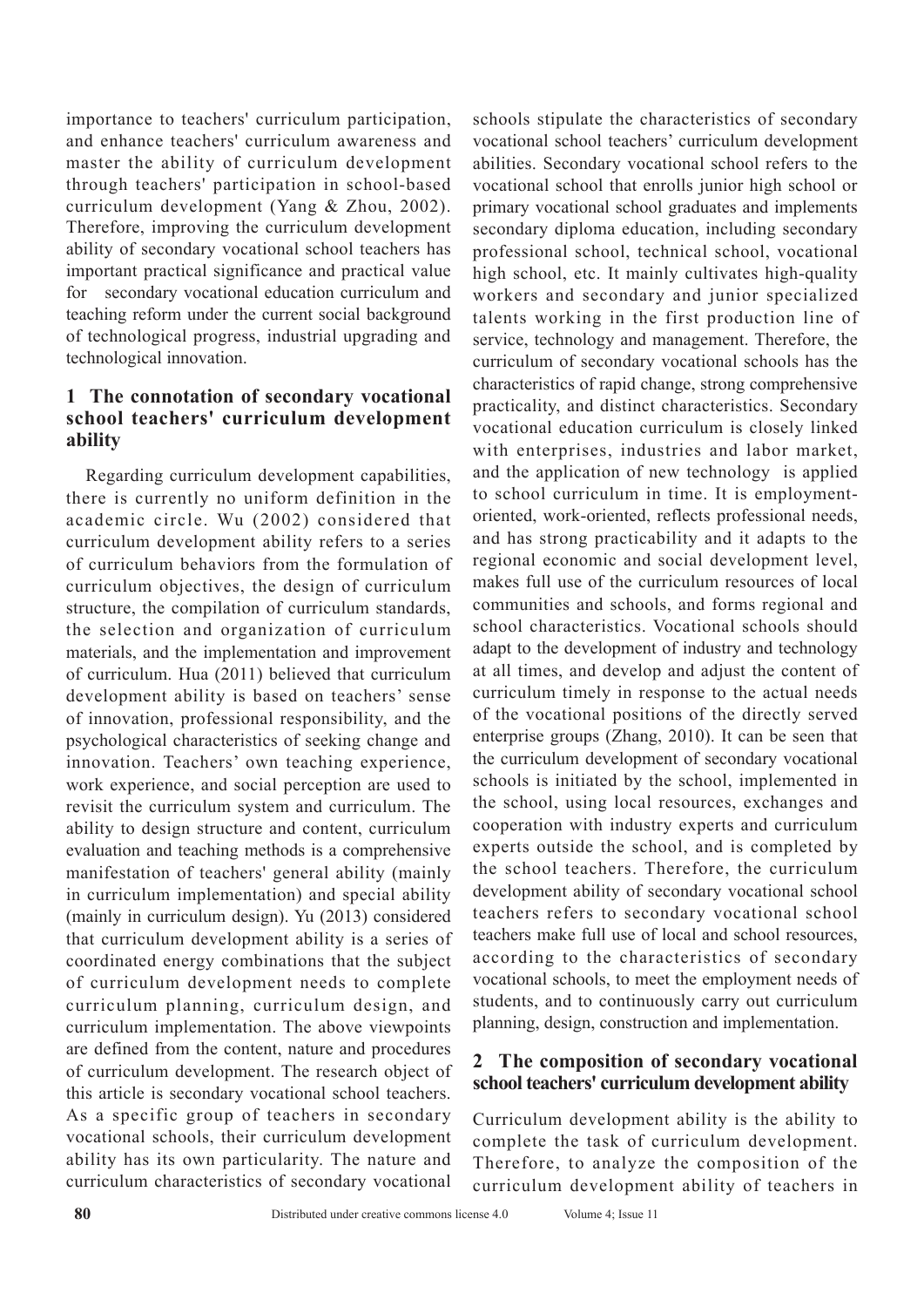secondary vocational schools, we should first analyze the tasks to be completed in curriculum development. The curriculum development of secondary vocational schools starts from the typical work tasks of the corresponding professional posts, takes the knowledge and skills required to complete the work tasks as the learning content, and takes the cultivation of the professional ability required by enterprises as the goal, and completes the teaching processing from the work knowledge system to the curriculum content system, and the standardized expression process from the curriculum content system to the curriculum text. Therefore, the curriculum development tasks that secondary vocational school teachers need to complete include the following aspects. (1) According to the investigation of talent demand and professional status, teachers should grasp the professional talent training direction, talent specification requirements, corresponding jobs, professional qualification certificates and the problems existing in the current curriculum and teaching, and clarify the ideas of professional reform. (2) Analyze the curriculum structure and compile professional teaching standards. From the analysis table of work task and professional ability, teachers summarize and sort out the knowledge, skills and attitude that the talents trained in this major, and determine the opening sequence of each course according to the construction law of students' learning experience. (3) Formulate professional curriculum standards, establish curriculum design ideas and curriculum content, clarify the logic between the curriculum contents, pay attention to the knowledge distribution of each part of the content, and work out the teaching implementation plan. (4) Develop teaching materials, including textbooks, courseware, training task books, etc. (5) Carry out curriculum implementation, determine the key points and difficulties of teaching based on core knowledge and skills, implement teaching and practical training through a variety of teaching modes, and guide students.

According to the task of curriculum development, the structure of curriculum development ability of secondary vocational school teachers includes not only the method ability and social ability of curriculum development, but also the ability and quality required to complete the specific task of curriculum development. It is as follows:

ability to quickly and accurately collect, retrieve, and process information about industries, enterprises, and schools with strong information acumen, and to continuously accumulate rich materials for curriculum development.

Teamwork and communication skills. In curriculum development, teachers need to coordinate and communicate with enterprise experts, curriculum experts, school curriculum development leaders and team colleagues. They can reasonably express their views on the problems in the process of curriculum development, seek help from leaders or experts in time, and listen to the views of other teachers patiently to create an atmosphere of mutual assistance and cooperation within the team. The quality of team cooperation and communication directly determines the smooth progress and results of curriculum development.

Ability of professional perception. Teachers can understand the current situation and development trend of the industry, predict the development direction of the industry and the required post ability, and then fully understand the analysis of enterprise experts on work tasks and professional ability, determine the professional talent training objectives, and form the basic framework of professional construction and curriculum development.

Curriculum design ability. Teachers can scientifically determine the curriculum objectives, screen the course content from the perspective of teaching, design the structure of the quality, quantity and logical relationship of the course content, and design the curriculum structure, professional teaching standards, curriculum standards, teaching materials and other curriculum resources from the perspective of actual teaching, so as to realize the systematization and structure of curriculum system and content.

Writing and expressing ability of course text. In the curriculum development, teachers need to transform industry, enterprise information and subject knowledge systems into curriculum content systems and curriculum texts, and carry out school-based adaptation and development of various text materials for curriculum development. Therefore, teachers need to use a variety of ways to materialize the presentation of their own ideas, views and experience, using words, charts and other ways of orderly and scientific expression.

Ability of collecting information. It refers to the

Curriculum implementation ability. The ability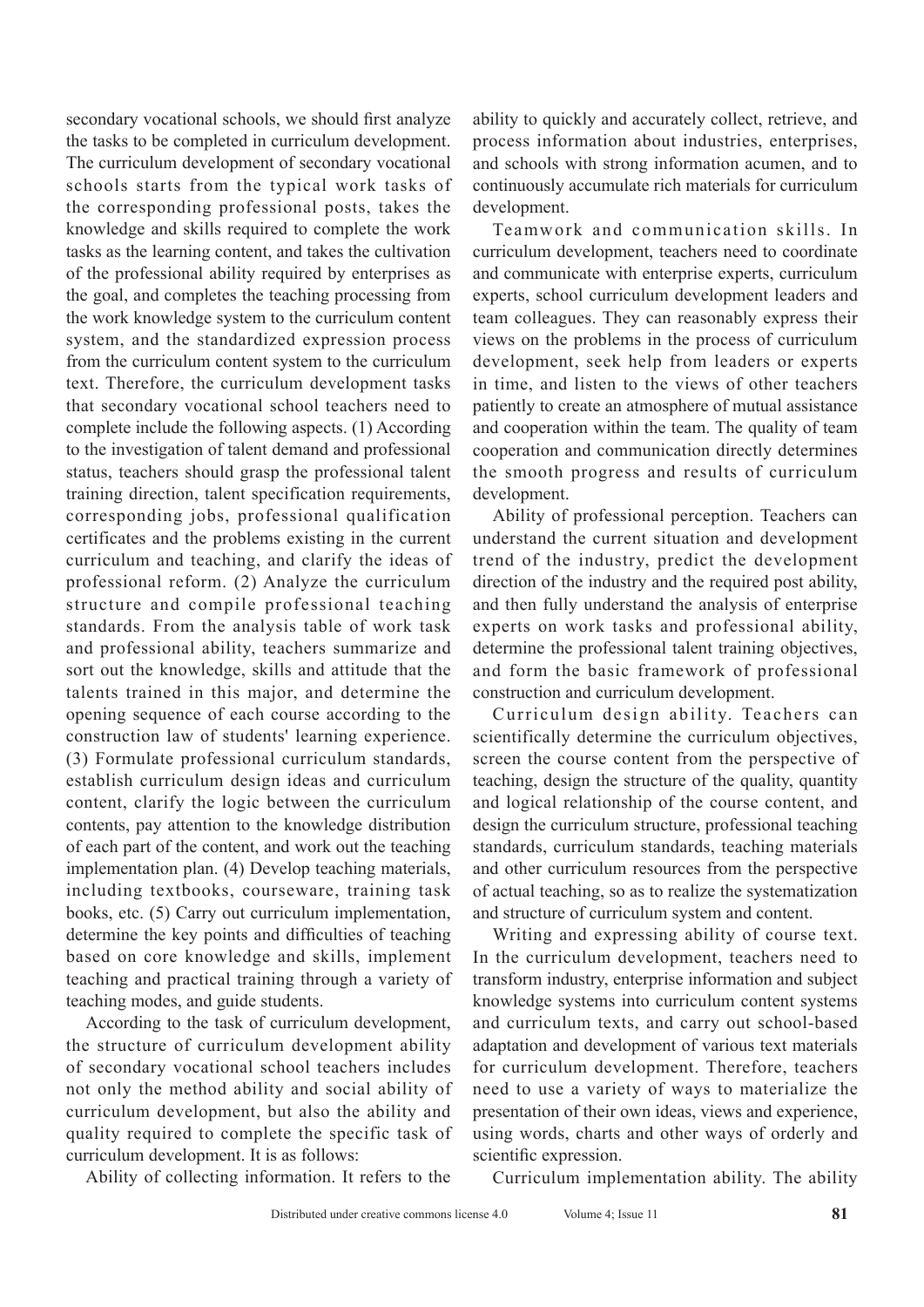of teachers to organize teaching using a variety of teaching forms, methods and methods, and to evaluate curriculum plans, curriculum implementation, student academic performance, etc., includes both curriculum organization ability and curriculum evaluation ability.

# **3 Strategies to improve the curriculum development ability of teachers in secondary vocational schools**

#### **3.1 Strengthen theoretical training and special tutorials for curriculum development**

Training is an important support to improve teachers' curriculum development ability. In order to achieve ideal training effect, it is necessary to analyze training needs before training and counseling. In the process of curriculum development, teachers often encounter the problem that they have participated in a lot of training, but the training effect is not good. The main reason is that the training content and method are not consistent with the needs of teachers, which resulted in untargeted training (Qin, 2006). Through the analysis of training needs, teachers can find out the ability to be further improved through the development tasks they want to complete. Through suitable training methods, the training objectives are achieved. Therefore, it is especially important to carry out targeted training and guidance based on problems and needs.

## **3.2 Enhance teachers' curriculum development ability in the community of practice**

Community of practice means that members can "participate at multiple levels", "it implies participation in the activity system, where participants share their understanding of the events they have done, and what these events mean to their lives and the community (Lave, J. & wenger, E, 1999). In the curriculum development practice community, teachers can deepen their understanding of curriculum development and implementation and improve their own abilities through peer learning and peer guidance. To form a community of curriculum development practice, first of all, the composition of members should include all parties involved in the completion of curriculum development tasks, curriculum experts, enterprise experts, teachers, curriculum organization and management institutions, etc. Secondly, the responsibilities of each member of the community should be set up, and their respective tasks should be clearly divided, which should be publicized in the form of articles to facilitate supervision. Thirdly, the community of practice should create an atmosphere of equal dialogue and enhance the democratic consciousness and cooperation ability of the team.

#### **3.3 Provide system support and resource guarantee**

Curriculum development is a systematic project, which needs to coordinate manpower, material, financial and other factors. Therefore, schools must provide a variety of institutional support for teachers to participate in curriculum development and implementation. Establish teachers' system of learning and training, provide teachers with a variety of training and learning opportunities, improve the level of teachers' ability. School should establish a reasonable system of encouragement, objectively evaluate teachers' willingness, enthusiasm and achievements in curriculum development, bring curriculum development into the performance appraisal of teachers' work, and stimulate the motivation of teachers' curriculum development. It is necessary to establish a mechanism of production, learning and research cooperation, help teachers to be familiar with the post ability of enterprises, timely adjust the course content and teaching methods, promote secondary vocational schools to meet the market demand, adjust the direction of running schools, training objectives and personnel specifications, and help enterprises and research institutions to turn knowledge into productivity. In addition, schools should also provide teachers with time and material resources for curriculum development to ensure the smooth progress of curriculum development.

## **References**

- [1] Hua, M. (2011). The improvement of teachers' curriculum development ability based on the background of curriculum reform[J]. Vocational education BBS, (20) 81-84.
- [2] Jiang, C. Y. (2010). Research on Secondary Vocational School Teachers' Demanded Capacity in Project-based Curriculum Development and Implementation (Master's thesis, East China Normal University).
- [3] Lave,J. & Wenger, E. (1999). Legitimate Peripheral Participation in Communities of Practice[J]. In McCormick, R. & and Paechter, C. (ed.). Learning and knowledge. Paul Chapman Publishing Ltd, Great Britain.